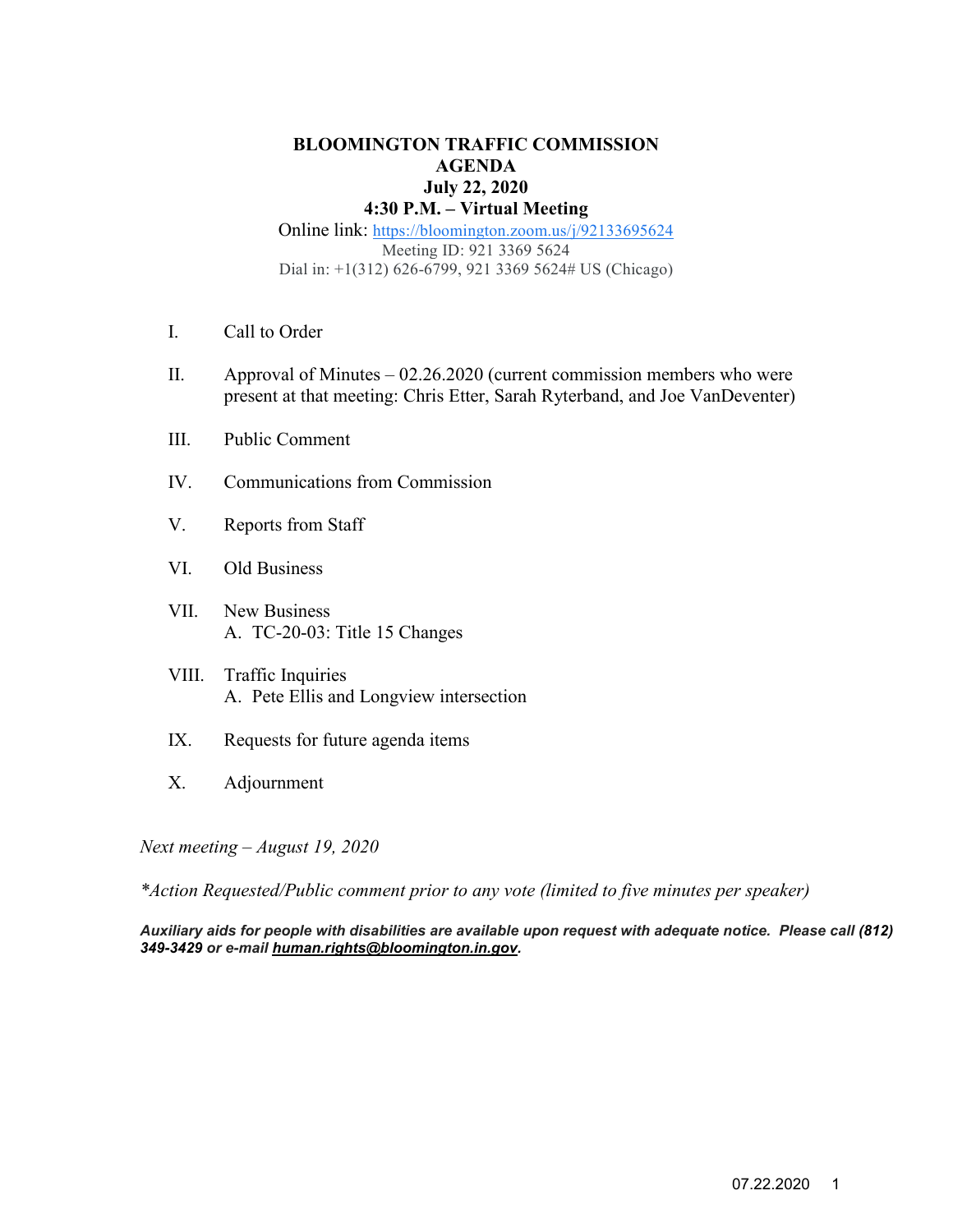### **BLOOMINGTON TRAFFIC COMMISSION MINUTES February 26, 2020 4:30 P.M. – COUNCIL CHAMBERS**

- **I. Call to Order:** 4:31 pm; Present: Craig Shonkweiler, Dane Crowder, Chris Etter, Joe VanDeventer, Larry Haywood; Sarah Ryterband (4:34pm)
- **II. Approval of Minutes 12.18.2019:** Craig Shonkweiler motioned; Dane Crowder seconded; 5-0 (Ryterband was not yet present)

### **III. Public Comment:** None

#### **IV. Communications from Commission**

Craig Shonkweiler: mentioned the City tried to place the speed trailer on Grimes, but could not find a location where it actually fit. Larry Haywood: owns a rental house near Fess; it allows 5 unrelated people but only has one parking space; other comments on rental homes, number of people, and number of cars.

### **V. Reports from Staff**

### **A. Reminder of Commission Elections**

**B. Update: Fess Avenue:** Beth Rosenbarger updated the Traffic Commission about the previous meeting's Fess Avenue discussion; the update is that it will be updated at the next Commission meeting; staff has done further analysis and might alter the request.

### **VI. Old Business:** None

### **VII. New Business**

#### **A. TC-19-06, Olive Street: one-way request**

Neil Kopper presented for staff; Kopper discussed feeling safe compared with actual safety. Risk and options along streets, trying to manage risk, and where it shifts, etc. Kopper reviewed the volume data, one-way compliance, northbound, bicycle traffic, crash data, etc. Staff's recommendation is to leave the street two-way and to update a warning sign about the hill and visibility.

Questions to staff: about the right-of-way width; about the possibility of widening; about the location of a curb; about the instances when vehicles meet; about who has the right-of-way

Resident Stuart Yoak presented as the petitioner making the request including images of Olive Street. Mr. Yoak discussed and displayed images of the narrowness of the street; the view from the hill;

Questions: Ms. Ryterband—are there driveways? What would it take for the street to be closed to motor vehicles?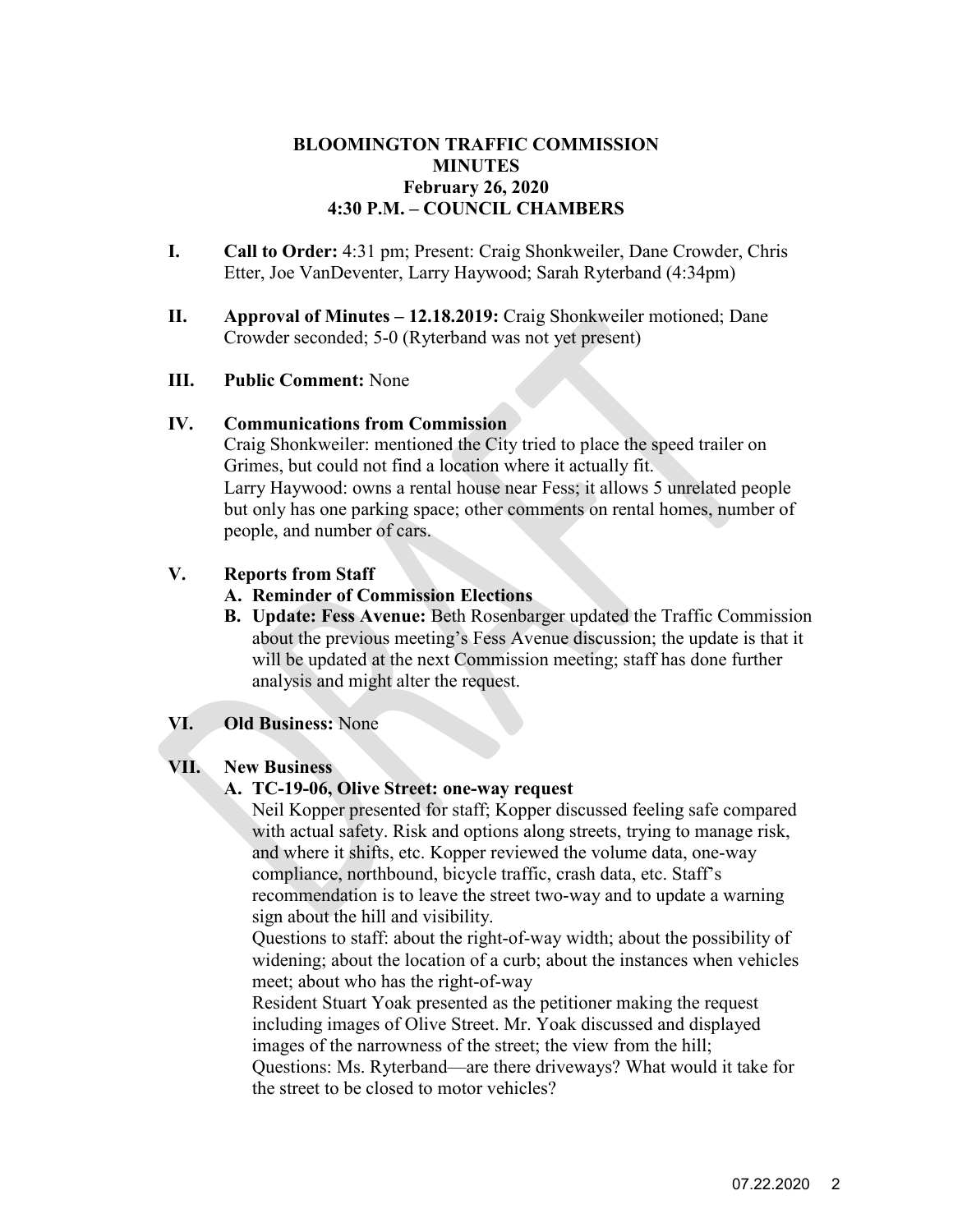Mr. Kopper: there are challenges to making a dead-end street. Staff did discuss this but did not recommend at this time due to challenges that dead-ends create.

Further discussion about turning traffic from Hillside, widening options; hill warning sign; narrowing intersections;

**Motion**: To make the block of Olive Street one-way (Dane Crowder); seconded by Larry Haywood. Vote: 2-4; motion failed. **Motion**: To accept the recommendation of staff for signage and moving rapidly forward with Greenway standards to install the Neighborhood Greenway and improve visibility (Sarah Ryterband); seconded by Dane Crowder. Vote: 4-2; motion failed.

Staff will circle back next meeting to update on procedures since both motions failed.

### **VIII. Traffic Inquiries**

**A. Pete Ellis and Longview request:** will be discussed at next meeting.

- **IX. Requests for future agenda items:** None discussed.
- **X. Adjournment:** 5:33pm

*Next meeting – March 25, 2020* 

*\*Action Requested/Public comment prior to any vote (limited to five minutes per speaker)* 

*Auxiliary aids for people with disabilities are available upon request with adequate notice. Please call [\(812\)](mailto:812)%20349-3429)  [349-3429](mailto:812)%20349-3429) or e-mail [human.rights@bloomington.in.gov.](mailto:human.rights@bloomington.in.gov)*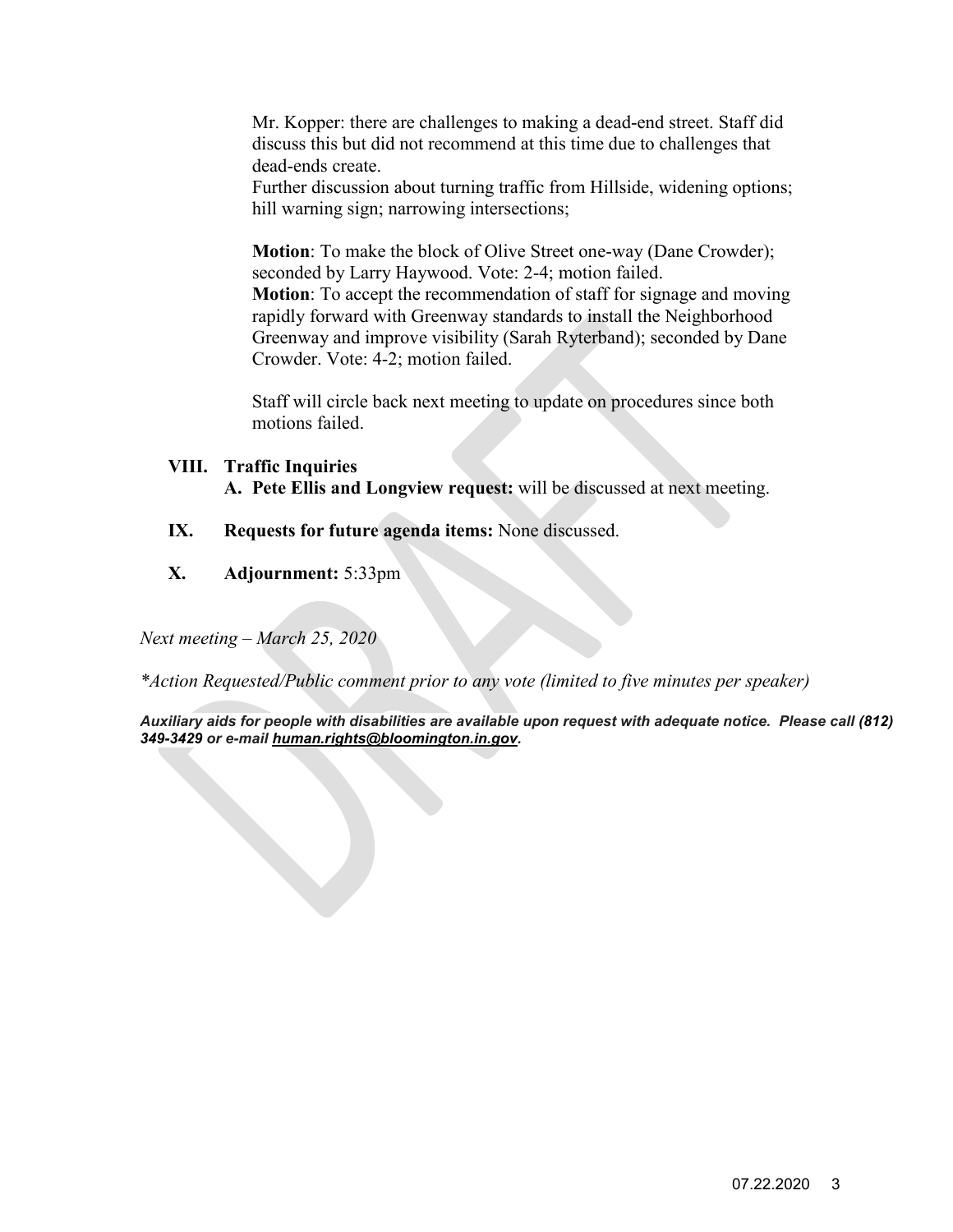# **TRAFFIC COMMISSION Case #**: TC 20-03

## **STAFF REPORT** Date: July 7, 2020

**FROM:** Barbara E. McKinney, Assistant City Attorney; Michelle Wahl, Parking Services Director; Raye Ann Cox, Parking Enforcement Manager; Beth Rosenbarger, Planning Services Manager; SeyedAmir Kaboli Farshchi, Long Range Planner

\_\_\_\_\_\_\_\_\_\_\_\_\_\_\_\_\_\_\_\_\_\_\_\_\_\_\_\_\_\_\_\_\_\_\_\_\_\_\_\_\_\_\_\_\_\_\_\_\_\_\_\_\_\_\_\_\_\_\_\_\_\_\_\_\_\_\_\_\_\_\_\_\_\_\_\_\_

**REQUEST**: Numerous amendments to Title 15

### REPORT

Barbara McKinney has been working with representatives of the Planning and Transportation Department and Parking to come up with a number of recommendations for changes to Title 15, the vehicle and traffic section of the Bloomington Municipal Code. (Link to the current Title 15 of the Bloomington Municipal Code:

\_\_\_\_\_\_\_\_\_\_\_\_\_\_\_\_\_\_\_\_\_\_\_\_\_\_\_\_\_\_\_\_\_\_\_\_\_\_\_\_\_\_\_\_\_\_\_\_\_\_\_\_\_\_\_\_\_\_\_\_\_\_\_\_\_\_\_\_\_\_\_\_\_\_\_\_\_

[https://library.municode.com/in/bloomington/codes/code\\_of\\_ordinances?nodeId=TIT15VETR\)](https://library.municode.com/in/bloomington/codes/code_of_ordinances?nodeId=TIT15VETR)

The purpose of these recommendations is to address issues that have come to staff attention and/or to formally implement a number of 180-day orders. I will address each issue in turn. After commission consideration, this request for changes to Title 15 will be forwarded to the Common Council for their consideration.

### **--New restriction on parking in parking spaces designated for electric vehicles** (Michelle Wahl)

The City has designated some garage parking spaces as reserved for electric vehicles (EVs). People are able to charge their electric vehicles while parking them in these spaces and only EVs should be able to park there to take advantage of this. There is currently no penalty for people who park non-electric vehicles in these spaces, and the city requests to add a penalty of \$50, Class H Traffic Violation. To accomplish this, staff would like to add the following language to the Bloomington Municipal Code:

15.40.19 Garage parking spaces reserved for electric vehicles

(a) An electric vehicle is a vehicle propelled by an electric motor (or motors) powered by rechargeable battery packs.

(b) Any parking space designated for an electric vehicle may be used only by an electric vehicle that is charging in that parking space.

(c) Any violation of this chapter is a Class H Traffic Violation and subject to the penalty listed in Section 15.64.010(i).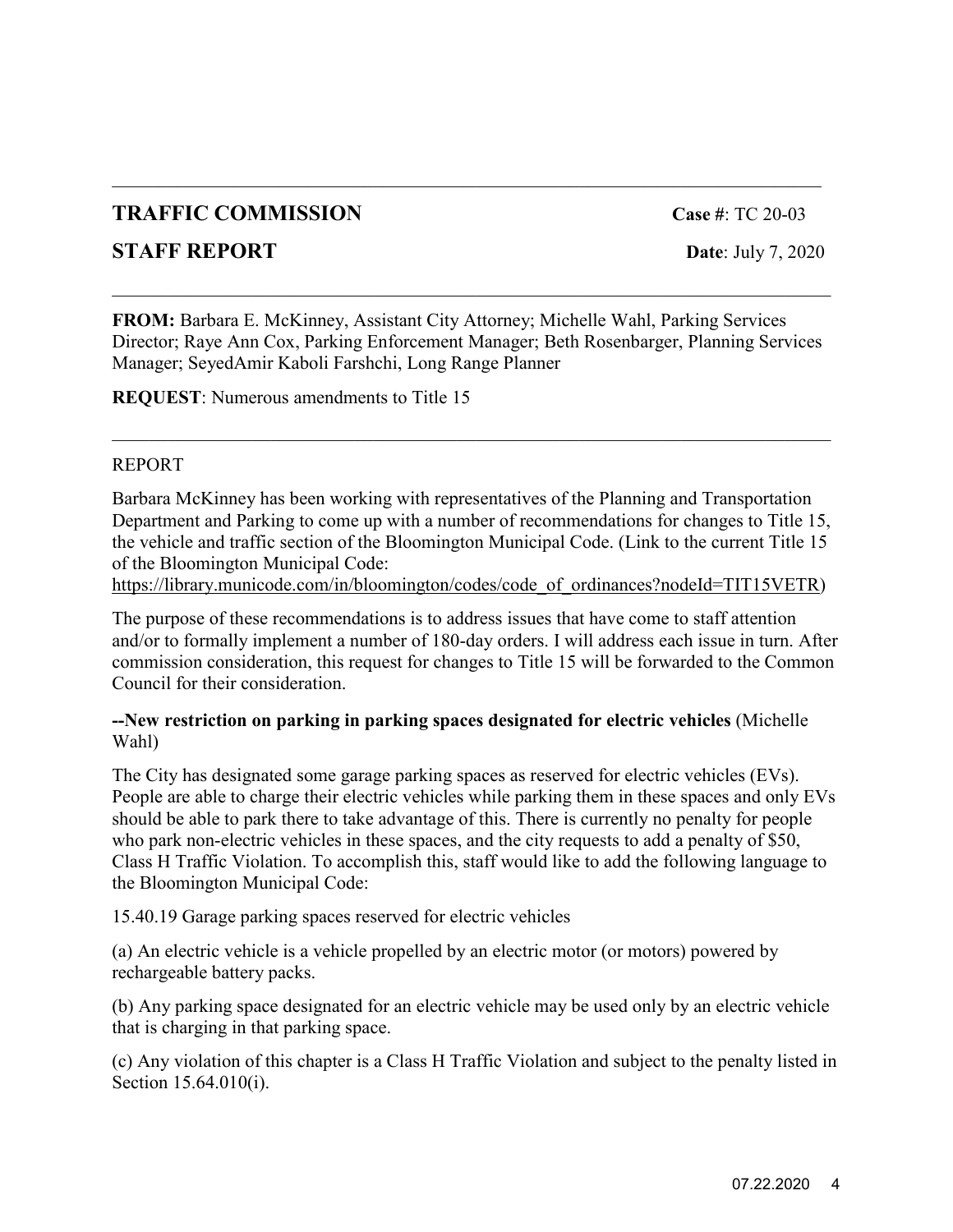**--Parking restrictions for motorcycles and mopeds** (Michelle Wahl and Raye Ann Cox); *A memorandum regarding this case was presented to the Parking Commission on 10/24/19 by RayeAnn Cox, Parking Enforcement Manager. The memorandum was part of the Discussions of Topics Not the Subject of Resolutions of the Parking Commission packet.*

Staff would like to prohibit motorcycles and mopeds from parking in racks intended only for bicycle use. When people park motorcycles or mopeds at bike racks, they take away space intended for bicyclists, and they may cause damage to facilities not built for the heavier vehicles. Staff also would like to prohibit motorcycles and mopeds from parking in garage parking spots intended for cars. When people park motorcycles or mopeds in parking spaces intended for automobiles, they are under-utilizing larger parking spaces intended for cars. To accomplish these changes, staff is recommending that that the following new section be added to the Bloomington Municipal Code:

#### 15.32.186 Motorcycle parking restrictions

(a) For purposes of this section, the term "Class II bicycle parking facility" shall mean a shortterm parking facility intended for relatively short durations, as defined by BMC 20.07.010.

(b) For purposes of this section, "motorcycle" shall mean a motor vehicle with motive power that has a seat or saddle for the use of the rider, is designed to travel on not more than three wheels in contact with the ground, and satisfies the operational and equipment specifications described in 49 CFR 571 and IC 9-19, as defined by I.C. 9-21-10-7.

(c) No person shall park a motorcycle or a moped on a Class II bicycle parking facility.

(d) No person shall park a motorcycle or moped in City-owned public parking garages in any parking space not designated and signed as being reserved for motorcycles or mopeds.

(e) Any person who parks a motorcycle or moped in violation of this section commits a Class D Traffic Violation and is subject to the penalty listed in Section 15.64. Staff wants to add a penalty of \$30, escalating fine.

**--New pay by phone zone** (Michelle Wahl), *Resolution 19-03 regarding this case was presented to the Parking Commission on 10/24/19 by Michelle Wahl, Parking Service Director and the resolution was passed 5-0*

Staff would like to add a new pay by phone zone on North Walnut Grove Street from E. 10th Street to E. Cottage Grove Avenue; and on E. Cottage Grove Avenue from N. Walnut Grove Street to N. Woodlawn Avenue. Both of these sites would be added to Schedule U of BMC 15.40.10.

#### **--New "no parking" zones**

Staff is recommending adding a number of new no parking zones to address changes in circumstances. For example, as the City began to implement the new neighborhood parking permit zone, Zone 6, in August of 2019, it became apparent that many streets in this area cannot support parking on both sides of the street. Planning and Transportation issued the180-day order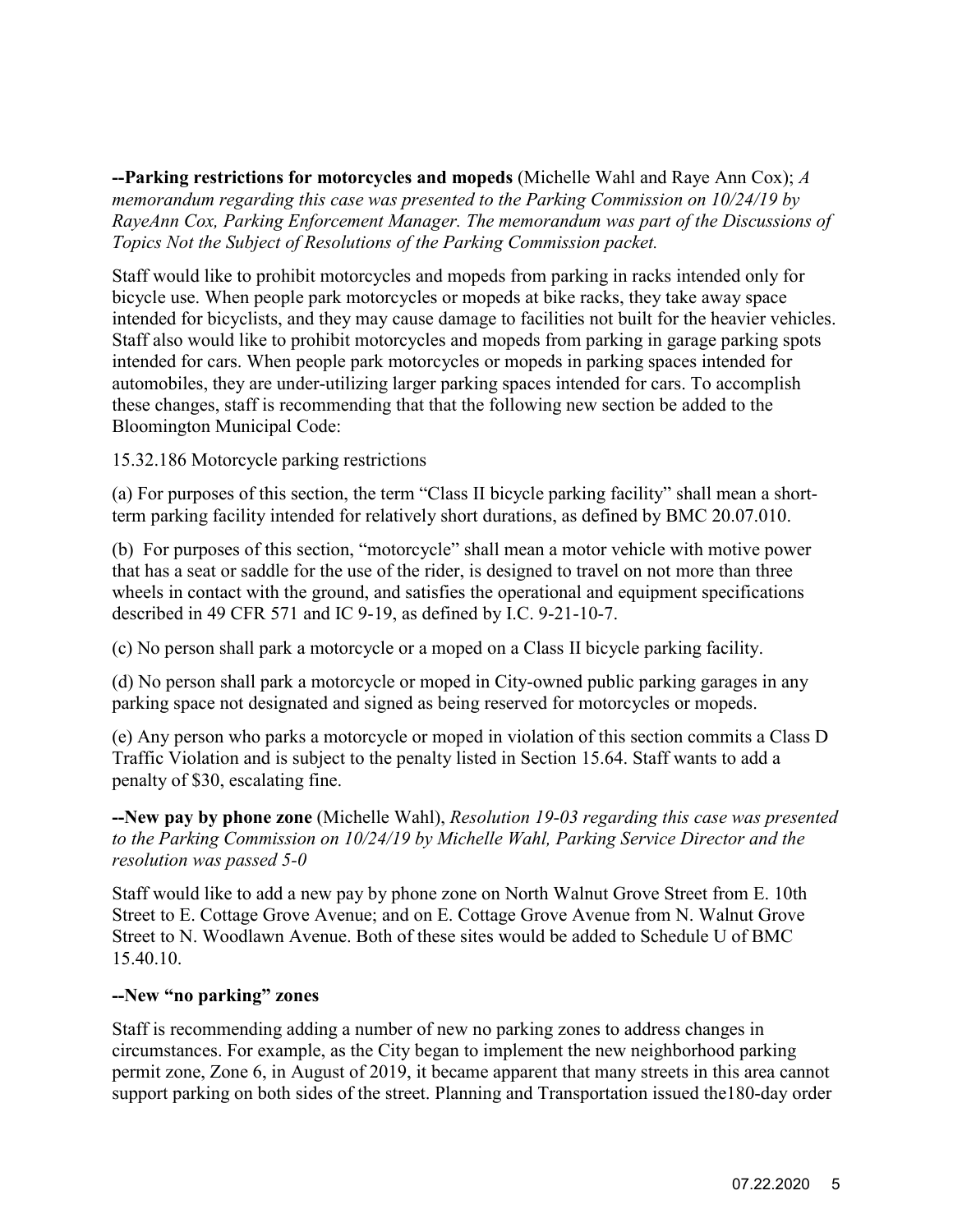19-03 in August, 2019, prohibiting parking in the following areas at any time: the west side of N. Washington Street from E. 14th St. to E. 16 St.; the west side of N. Grant from E. 15th St. to E. 16th St.; the east side of N. Grant from E. 16th to E. 17th St.; and the north side of E. 13 St. from N. Dunn to N. Indiana. Staff is recommending that all of these spaces be added to Schedule M of BMC 15.32.080, No Parking Zones. Resolution 19-02 regarding the Zone 6 parking permits was presented to the Parking Commission on 9/26/19 by SeyedAmir Kaboli Farshchi, Long Range Planner and the resolution was passed 4-0.

Staff is also recommending additional no parking zones: on both sides of Grant Street from 18th to 19th streets, on the south side of West Howe from S. Patterson to South Ronson (based on the 180-day order 19-05), on the north side of W. Smith from Jackson to Rogers and from Jackson to 222 feet west; on the east side of Washington from 19th St. to 20th St., on the north side of 15th St. from Indiana to the gravel drive 180 feet west of Indiana (based on the 180-day order 19-01), on both sides of 18th St. from Grant to Lincoln Streets and on North Walnut under the bridge.

Staff is recommending no parking zones, via signage, based on the 180-day order 19-02: on the west side of N Rogers Street between W 10th Street and W 11th Street. Limited 2 hour parking will be allowed, via signage, on the east side of N Rogers Street between W 10th Street and W 11th Street.

Staff is recommending permit parking be allowed (not prohibited), via signage, based on the 180-day order 19-06: on E 13th St (N Fess Ave to N Woodlawn Ave) north side of street.

Staff is recommending reconfiguring the existing on-street parking on South Fess Avenue between E. Brenda Lane and E. Grimes Lane by adding no parking zones on the east side of Fess Avenue from E. Brenda Lane to 60' north of E. Brenda Lane. *(Resolution TC-20-02 regarding South Fess Avenue parking restriction was presented to the Traffic Commission on 6/24/20 by SeyedAmir Kaboli Farshchi, Long Range Planner and the resolution was passed 5-1)*

Staff is recommending reconfiguring the existing on-street parking along Woodlawn Avenue (E. University St. to E. 2nd St.) by adding no parking zones on the west side of the street and allowing parking on the east side of the street. (a map is included in the November 2019 Parking Commission [packet\)](https://bloomington.in.gov/onboard/meetingFiles/download?meetingFile_id=5154). *(Resolution 19-05 regarding the Woodlawn Avenue parking restrictions was presented to the Parking Commission on 11/21/19 by Karina Pazos, Engineering Technician and the resolution was passed 4-0. The same resolution regarding the Woodlawn Avenue parking restrictions was presented to the Traffic Commission on 11/20/19 by Karina Pazos, Engineering Technician and the resolution was passed 5-0)*

Staff is recommending that these spaces also be added to Schedule M of BMC 15.32.080, No Parking Zones.

#### **--New loading zones**

Staff recommends that several new loading zones be added to 15.32.100, Schedule O, Loading Zone. Each of these new loading zone spaces will be for a maximum of thirty minutes, as specified in code. The new loading zones will be on the following locations: